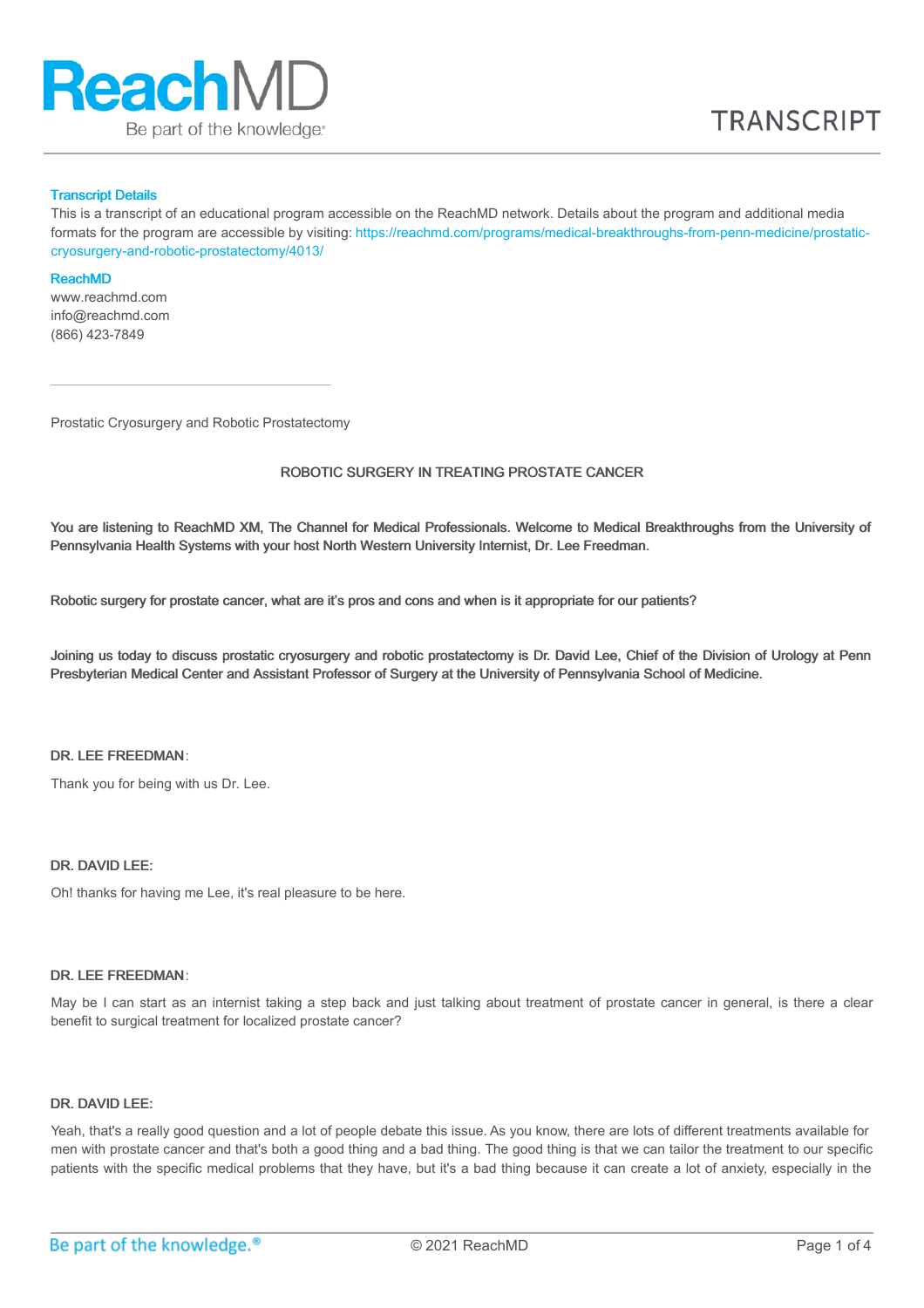

decision making process because there are situations where one option isn't clearly better than another option for a specific patient and so going back to your more specific question between surgery and radiation, there are I think better patients that are suited specifically for radiation as opposed to surgery, but the treatment outcomes as far as cancer control goes for the large majority of patients that we see looking at surgery versus radiation, the treatment outcomes as far as cancer control for the first 10 years is very very similar between the two and so a lot of men have difficulty choosing and so if you look at longer term outcomes, however, 15 to 20 years down the line, it does seem that surgery has better long-term outcomes that far down the road and so for the younger patients we tend more to lean towards the surgery treatment options whereas the older men who may be higher surgical risk we lean more towards the radiation because if you look at 10 years, those numbers are very very similar.

# DR. LEE FREEDMAN:

And it may not have the longevity to benefit from the what for them might be a riskier approach.

### DR. DAVID LFF:

That's right. You know, we almost take an actuarial type of view of the situation you know and it may seem a little bit cold sometimes, but you know as men are older when things get started and then depending on the grade of their disease, if they have a lower grade, then it may not be that important 15 years down the line.

### DR. LEE FREEDMAN:

Is watchful waiting ever still considered?

### DR. DAVID LEE:

Oh! it's very strongly encouraged for some patients, you know, especially if they are 75 or older and have had a heart attack in the past, then it may be likely that in those patients that a small amount of early low grade prostate cancer is not really going to affect the length of their lives so watchful waiting may actually be the preferred treatment option in those men. For a lot of men though, it really comes down to what they feel most comfortable with, if they feel like they have too much anxiety with the whole situation and they just want their prostate out, then you know surgery becomes the best treatment option for them whereas some men are too afraid of surgery and have heard lots of horror stories before about men going through radical prostatectomy that they feel more comfortable with the radiation or watchful waiting.

# DR. LEE FREEDMAN:

And that makes very good sense.

If you are just tuning in, you are listening to Medical Breakthroughs from the University of Pennsylvania Health System on ReachMD, The Channel for Medical Professionals. I am your host, Dr. Lee Freedman, and with us today is Dr. David Lee, Chief of the Division of Urology at Penn Presbyterian Medical Center and Assistant Professor of Surgery at the University of Pennsylvania School of Medicine. We are discussing newer approaches to prostate cancer.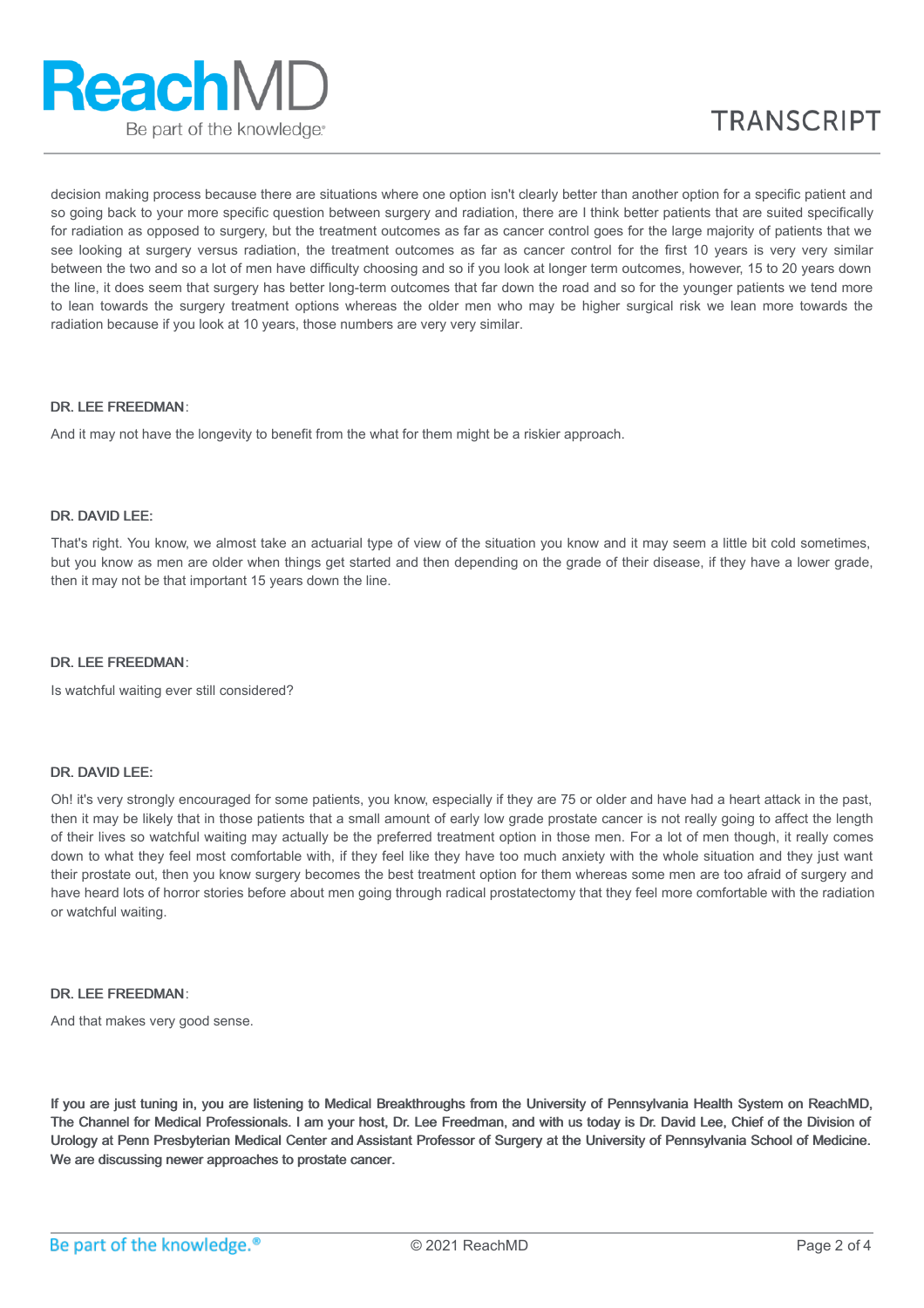# DR. LEE FREEDMAN:

So, we have got the diagnosis now, how do the newer techniques, cryosurgery and robotic surgery differ from a traditional prostatectomy. Tell us a little about that.

#### DR. DAVID LEE:

Oh sure, and may be we better break it up into two separate sections because the two treatment options are very very different and I can touch on the prostate cryosurgery first. This is a very different type of treatment where we are using temperature as our tool and so we literally tried to freeze the prostate and so the process by which we do this is the patients go to the operating room and get put under general anesthesia and then using a system, ultrasound guided, in a very similar way that we do the prostate biopsies, small needles are placed in through the skin between the scrotum and the rectum. These are placed into the prostate under the ultrasound guidance, but these needles allow the circulation of liquid argon through the interior of the needle. This creates very very cold temperatures within the prostate and what we are looking for is a –40 degree isotherm that coats the inside and up to the edge of the prostate in order to kill all of the benign and malignant prostate cells contained in that area. The great thing about freezing is that it seems to work really, really well in killing tissue, both benign and malignant. The downside for some men is the potency issue because the cavernous nerves that cause erections to occur, they live very close to the surface of the prostate and so you can imagine if we are getting a –40 degree isotherm around the entire periphery of the prostate, well we have –30, –20 degrees, –10, you know extending far beyond the edge of the prostate and this is going to you know really injure the cavernous nerves so that men have a real difficult time with erections afterwards. There are longer term studies now out there following guys after prostate cryotherapy and it seems like the cancer control is really very, very close to what we would see with surgery or radiation, the continence profile seems very very good as well with less than 1% to 5% f guys having any type of urinary incontinence, but the real downside is the potency issue where it will be less than 5% or 10% of guys get their erections back sometime down the line after a prostate cryosurgery.

### DR. LEE FREEDMAN:

So that's obviously a very high percentage of impotence afterwards.

# DR. DAVID LEE:

Yeah, it is, but one of the newer aspects of prostate cryosurgery that has come out recently is the idea of focal therapy where we freeze just one small part of the prostate in an attempt to spare the nerve, but you know we have to look at this with a lot of healthy skepticism because we know that prostate cancer is a multifocal disease. It tends to pop up in several areas of the prostate and so if we freeze just a small part of the prostate, you know, in the typical patient it's likely that we leave some prostate cancer cells behind. So what's typically done is using a real thorough prostate biopsy where 30 to 50 cores of the prostate that are taken out and then mapped across the whole 3-dimensional model of the prostate, then we can figure out, you know may be in this guy where there are really small amount of prostate cancer are seen on the these biopsies, we can freeze just one small part of the prostate and hopefully spare the nerves really well while thoroughly treating this guy's prostate cancer. So you know this is going to be only a small percentage of guys who are real good candidates for this type of procedure, but you know these are things that are getting explored with focal therapy.

# DR. LEE FREEDMAN:

Is there then after the treatment necrosis of the gland, is it something that's painful after the procedure for the patient?